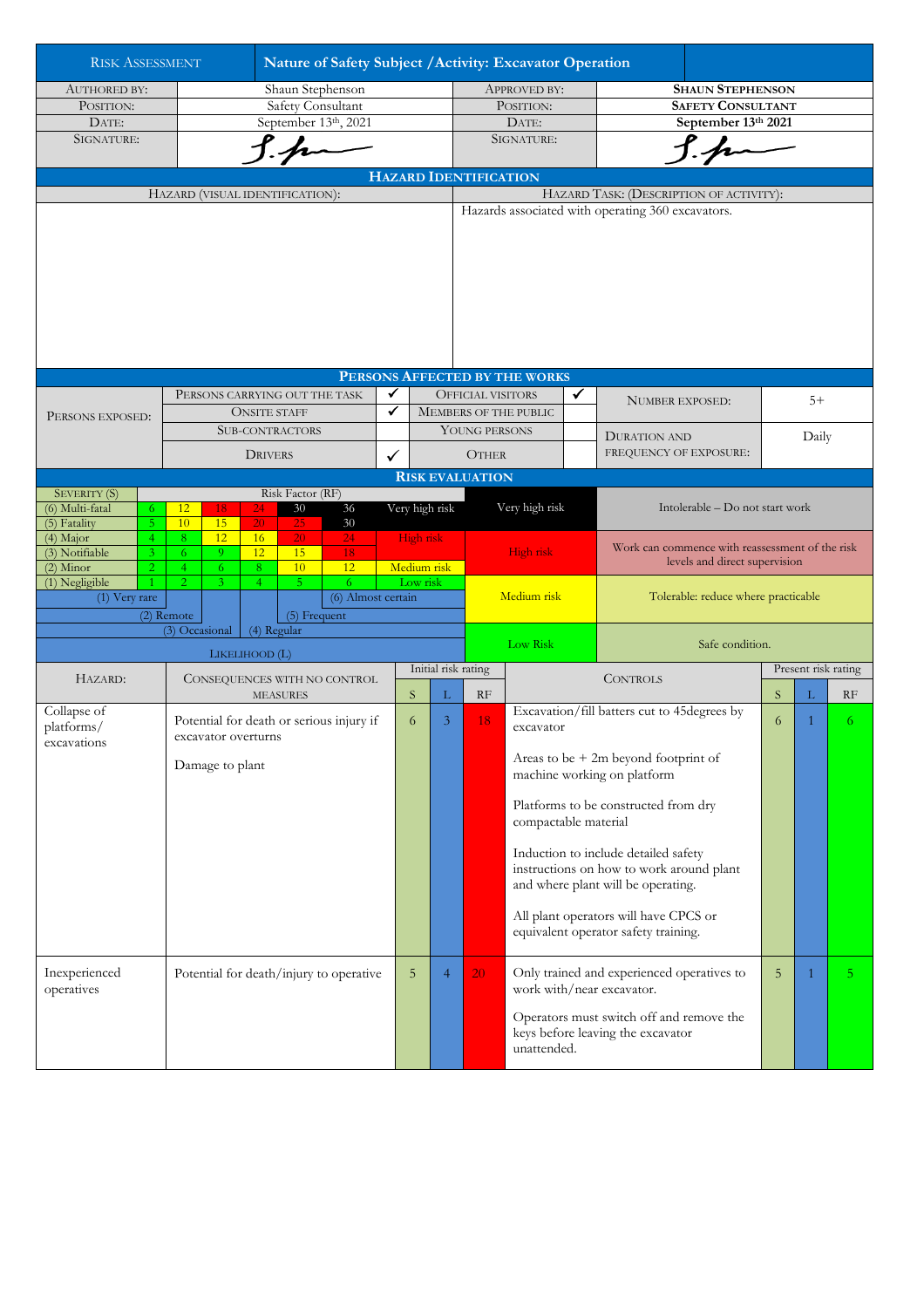| Nearby operatives                                | Potential for death/injury to operative<br>if hit with excavator.                                               | 5 |                | 20 <sup>1</sup> | Operatives will be made aware of the<br>dangers of the excavator during induction<br>and agree to work in accordance with the<br>risk assessment.<br>600mm slewing clearance to be maintained.<br>Toolbox talks will be used to remind<br>operatives of the dangers of working near<br>plant.<br>Plant and pedestrian routes will be<br>segregated by physical barriers where<br>reasonably practicable.<br>No person may approach a working<br>excavator until they have signalled the<br>operator and the operator has confirmed<br>that it is safe to approach.<br>Operators will stop work, lower arm and<br>isolate machine if operatives are seen to be<br>approaching their immediate vicinity.<br>Mobile phones are not to be used whilst<br>operating plant, operators should lower arm<br>and isolate excavator before using phones. | 5          |                | 5              |
|--------------------------------------------------|-----------------------------------------------------------------------------------------------------------------|---|----------------|-----------------|------------------------------------------------------------------------------------------------------------------------------------------------------------------------------------------------------------------------------------------------------------------------------------------------------------------------------------------------------------------------------------------------------------------------------------------------------------------------------------------------------------------------------------------------------------------------------------------------------------------------------------------------------------------------------------------------------------------------------------------------------------------------------------------------------------------------------------------------|------------|----------------|----------------|
| Nearby vehicles or<br>other plant                | Potential for death or serious injury to<br>operator/driver if hit with other plant<br>Damage to plant/vehicles | 5 | 3              | 15              | Daily activity brief will be carried out each<br>morning to make operators aware of where<br>plant and vehicles will be working.                                                                                                                                                                                                                                                                                                                                                                                                                                                                                                                                                                                                                                                                                                               | $\sqrt{5}$ | 1              | 5 <sup>1</sup> |
|                                                  |                                                                                                                 |   |                |                 | Mobile phones are not to be used whilst<br>operating plant, operators should lower arm<br>and isolate excavator before using phones.                                                                                                                                                                                                                                                                                                                                                                                                                                                                                                                                                                                                                                                                                                           |            |                |                |
| Working at height                                | Potential for death or serious injury to<br>operator or persons maintaining<br>excavator.                       | 5 | 3              | 15              | Work at height will be avoided where<br>possible.                                                                                                                                                                                                                                                                                                                                                                                                                                                                                                                                                                                                                                                                                                                                                                                              | 5          | 1              | 5              |
|                                                  |                                                                                                                 |   |                |                 | Operators will have CPCS or equivalent<br>operator safety training.                                                                                                                                                                                                                                                                                                                                                                                                                                                                                                                                                                                                                                                                                                                                                                            |            |                |                |
|                                                  |                                                                                                                 |   |                |                 | Provided safe means of access will be used<br>to maintain excavator.                                                                                                                                                                                                                                                                                                                                                                                                                                                                                                                                                                                                                                                                                                                                                                           |            |                |                |
|                                                  |                                                                                                                 |   |                |                 | Three points of contact must be maintained<br>at all times whilst climbing in/on excavator.                                                                                                                                                                                                                                                                                                                                                                                                                                                                                                                                                                                                                                                                                                                                                    |            |                |                |
|                                                  |                                                                                                                 |   |                |                 | The excavator will be used to transport the<br>operator to a safe point before the operator<br>exits the excavator.                                                                                                                                                                                                                                                                                                                                                                                                                                                                                                                                                                                                                                                                                                                            |            |                |                |
| Unstable ground                                  | Potential for death or serious injury to<br>operator and/or other site operatives if                            |   | $\overline{4}$ | 20 <sup>°</sup> | Operators will have CPCS or equivalent<br>operator safety training.                                                                                                                                                                                                                                                                                                                                                                                                                                                                                                                                                                                                                                                                                                                                                                            | 5          | $\overline{2}$ | 10             |
|                                                  | excavator overturns.<br>Damage to excavator                                                                     |   |                |                 | Risk assessment section regarding working<br>platforms to be adhered to.                                                                                                                                                                                                                                                                                                                                                                                                                                                                                                                                                                                                                                                                                                                                                                       |            |                |                |
|                                                  | Damage to other plant/vehicles                                                                                  |   |                |                 | Excavator tracks not to go within 3 metres<br>of excavations.                                                                                                                                                                                                                                                                                                                                                                                                                                                                                                                                                                                                                                                                                                                                                                                  |            |                |                |
|                                                  | Damage to nearby structures                                                                                     |   |                |                 | The load capacities of the machine and any                                                                                                                                                                                                                                                                                                                                                                                                                                                                                                                                                                                                                                                                                                                                                                                                     |            |                |                |
|                                                  |                                                                                                                 |   |                |                 | attachments must never be exceeded during<br>lifting operations.                                                                                                                                                                                                                                                                                                                                                                                                                                                                                                                                                                                                                                                                                                                                                                               |            |                |                |
| Overloading/over-<br>extending<br>exacavator arm | Potential for death or serious injury to<br>operator and/or other site operatives if<br>excavator overturns.    | 5 | 3              | 15              | Operators will have CPCS or equivalent<br>operator safety training.                                                                                                                                                                                                                                                                                                                                                                                                                                                                                                                                                                                                                                                                                                                                                                            | 5          | 1              | 5              |
|                                                  | Damage to excavator                                                                                             |   |                |                 | Operators will have CPCS or equivalent<br>operator safety training.                                                                                                                                                                                                                                                                                                                                                                                                                                                                                                                                                                                                                                                                                                                                                                            |            |                |                |
|                                                  | Damage to other plant/vehicles<br>Damage to nearby structures                                                   |   |                |                 | The load capacities of the machine and any<br>attachments must never be exceeded during<br>lifting operations.                                                                                                                                                                                                                                                                                                                                                                                                                                                                                                                                                                                                                                                                                                                                 |            |                |                |
|                                                  |                                                                                                                 |   |                |                 |                                                                                                                                                                                                                                                                                                                                                                                                                                                                                                                                                                                                                                                                                                                                                                                                                                                |            |                |                |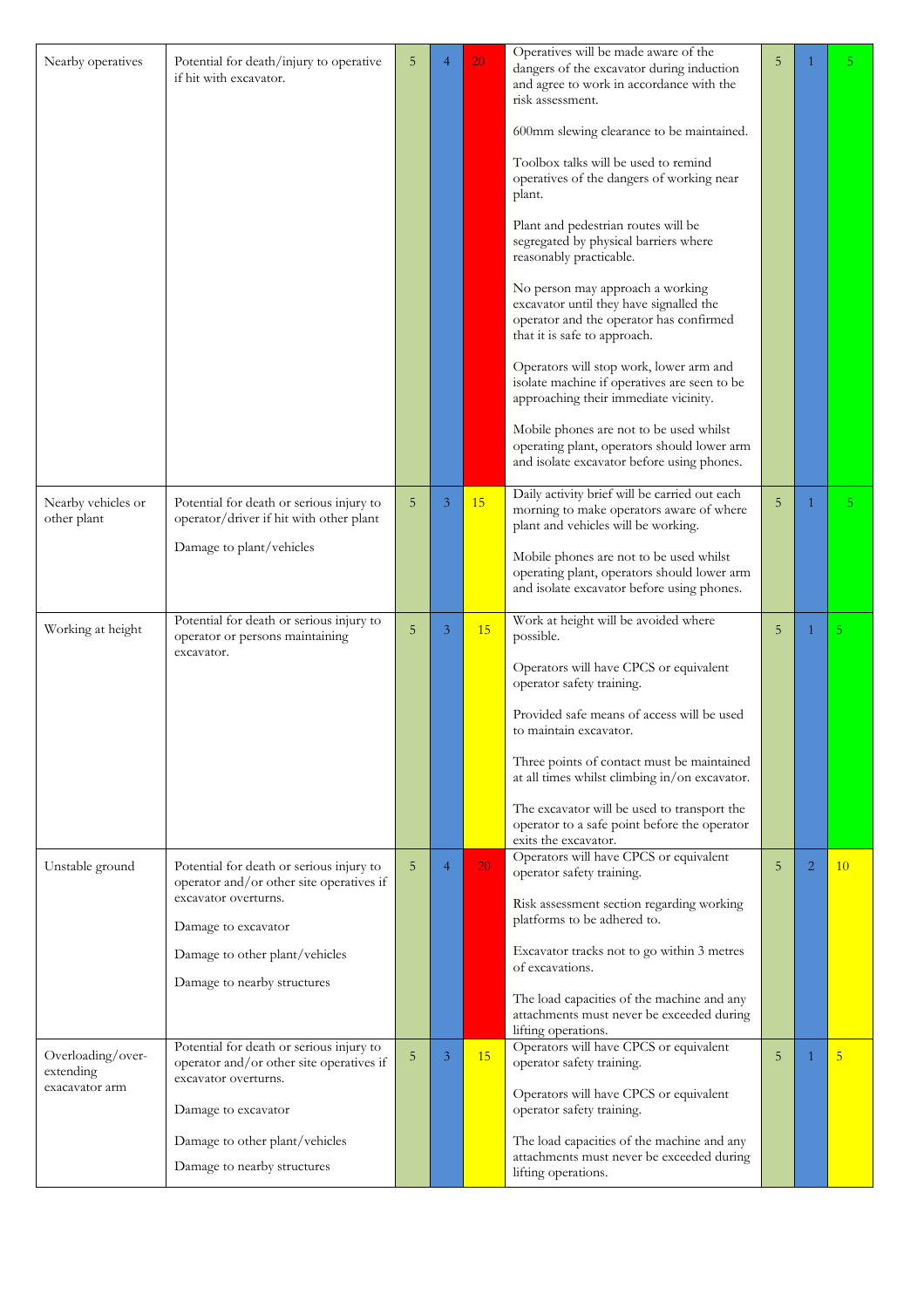| Quick hitch<br>attachments                     | Potential for death or serious injury to<br>operator and/or other site operatives<br>Damage to other plant/vehicles                                      | 5              | 3              | 15        | Operators should be adequately trained on<br>the use of quick hitches in general<br>Operators should be competent to use the<br>specific hitch on the machine they use<br>The manufacturer-specified retaining pin<br>must be available on the machine<br>Operators should only use pins which have<br>been designed for this specific use<br>Operator should check the pin is in place<br>on the hitch before starting the work and<br>every time a different attachment is fitted | 5              |                | 5. |
|------------------------------------------------|----------------------------------------------------------------------------------------------------------------------------------------------------------|----------------|----------------|-----------|-------------------------------------------------------------------------------------------------------------------------------------------------------------------------------------------------------------------------------------------------------------------------------------------------------------------------------------------------------------------------------------------------------------------------------------------------------------------------------------|----------------|----------------|----|
| Maintaining<br>excavator.                      | Potential for injury from working on<br>plant e.g. trapping a person's limbs<br>within moving parts of excavator<br>Potential hydraulic injection injury | $\overline{4}$ | 5              | 20        | Only trained and competent operatives will<br>attempt to maintain/repair the excavator<br>Operator will carry out pre-start checks<br>before commencing operations<br>Excavator will be completely isolated and<br>switched off before operatives are allowed<br>to work in its immediate vacinity or do<br>maintenance work on it<br>Operative to wear overalls and gloves whilst<br>maintaininge forklift                                                                         | $\overline{4}$ | 1              |    |
| Unauthorised use                               | Potential for death or serious injury                                                                                                                    | 5              | 3              | 15        | Excavator operator to remove keys when<br>not in use                                                                                                                                                                                                                                                                                                                                                                                                                                | 5              | 1              | 5. |
| Slips, trips and falls                         | Potential for tripping over debris or<br>tools.                                                                                                          | 3              | $\overline{4}$ | 12        | Designated walkways will be created using<br>physical barriers where reasonably<br>practicable.<br>Good housekeeping will be maintained,<br>among operatives; walkways kept clear etc.<br>This will be reinforced with toolbox talks.                                                                                                                                                                                                                                               | 3              | 1              | 3  |
| Hazardous<br>substances other<br>than asbestos | Potential for harming health of<br>employees                                                                                                             | $\overline{2}$ | 5              | <b>10</b> | Operatives will be briefed on the CoSHH<br>assessments during induction and agree to<br>work in accordance with them.<br>Appropriate PPE will be worn where<br>necessary.<br>Spill kits used where necessary                                                                                                                                                                                                                                                                        | $\overline{c}$ | 1              | 2  |
| Noise                                          | Potentail for damaging hearing when<br>working with excavator.<br>Disruption to neighbours                                                               | 3              | $\overline{4}$ | 12        | An assessment of the noise level will be<br>carried out and recorded.<br>Operatives will wear hearing protection<br>when working near excavator.<br>No residential properties within the<br>immediate vicinity.<br>excavator used only between 7.30am and<br>6pm.                                                                                                                                                                                                                   | 3              | 1              | 3  |
| Accessing working<br>platforms                 | Risk of falling<br>Risk of injury to employees                                                                                                           | $\overline{4}$ | $\overline{4}$ | 16        | Ramps to be constructed from suitable<br>'stable' material<br>Ramps to be no steeper than 1:3<br>Ramps to be $+ 1m$ the working area of the<br>plant utilising access ramp<br>Continuous monitoring of piles for stability<br>to be carried out by operatives working on<br>platforms                                                                                                                                                                                               | $\overline{4}$ | $\overline{2}$ | 8  |